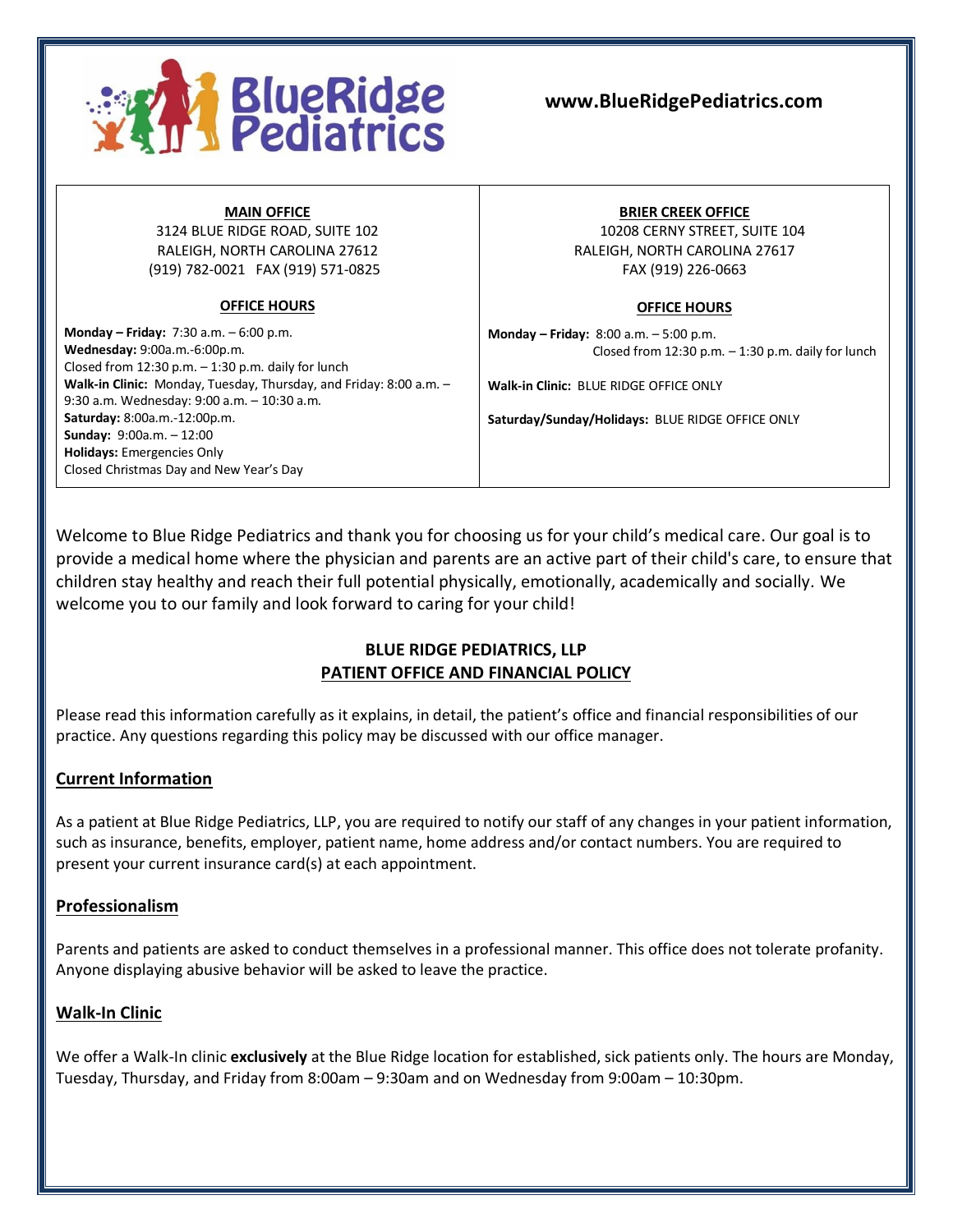### **Office Visits**

At the Blue Ridge location, we offer scheduled appointments between the hours of 7:30 a.m. and 6:00 p.m. on Monday, Tuesday, Thursday, Friday and 9:00 a.m. and 6:00 p.m. on Wednesday. At the Brier Creek location, we offer scheduled appointments between the hours of 8:15 a.m. and 4:30 p.m. on Monday, Tuesday, Thursday, Friday and 9:00 a.m. and 4:30 p.m. on Wednesday. We are available Saturdays from 8:00a.m.-12:00p.m. and Sundays from 9:00 a.m. – 12:00p.m. for sick appointments at our Blue Ridge location only. We are also available on Holidays for emergencies only. There are no weekend or holiday hours at our Brier Creek location and no advance appointments are scheduled on Saturdays, Sundays and Holidays.

Please consider your child under the care of the Blue Ridge Pediatrics team. It is important for you and your child to be seen by all our physicians at least one time. After you have met all of us, and as appointments permit, we will try to accommodate you if you request a certain physician for both well and sick childcare.

Patients are asked to sit either in the sick room or well room after they check in. Please do not sit in the well room if you are seeing a physician for a sick visit. Once patients are brought to the exam room, they are asked to remain in the room until the physician has completed their exam. Please refrain from standing in the halls. If your child has a rash, please advise the receptionist immediately upon check-in so we can escort you to the treatment room.

If you need a prescription refill, please let the physician know before your appointment is over.

If your appointment is canceled because of an emergency, you will be notified.

# **Self-referrals**

It is important for your primary care physician to be aware of any specialists you/your child may be seeing. If you/your child has been seen by any specialists without a referral from our practice, please be sure to notify your physician. You may be asked to complete a records request form in order for our office to obtain any records from the specialist(s).

### **Procedures for calling after hours**

- 1. If it is a life-threatening emergency, please call 911.
- 2. For other medical advice, call 919-782-0021 to reach our voicemail system. Press one (1) for emergencies and a physician will return your call within 15 minutes. Press two (2) if you can wait up to an hour for a call back from the physician.
- 3. When you leave a message, please be certain to speak slowly and clearly. Be sure to leave your name, patient's name and age, and a telephone number at which you can be reached.

### **Forms**

Please allow 5 – 7 business days for forms to be completed by a physician. Parents are asked to completely fill out their section(s) of the forms before dropping them off to be completed. There is a minimum charge of \$25.00 to complete forms and letters if they are not completed at the time of the appointment.

### **Inclement Weather**

In the chance of inclement weather, please visit our website at **www.blueridgepediatrics.com** and click on the link to **abc11.com** for updates and notifications on closings or delays.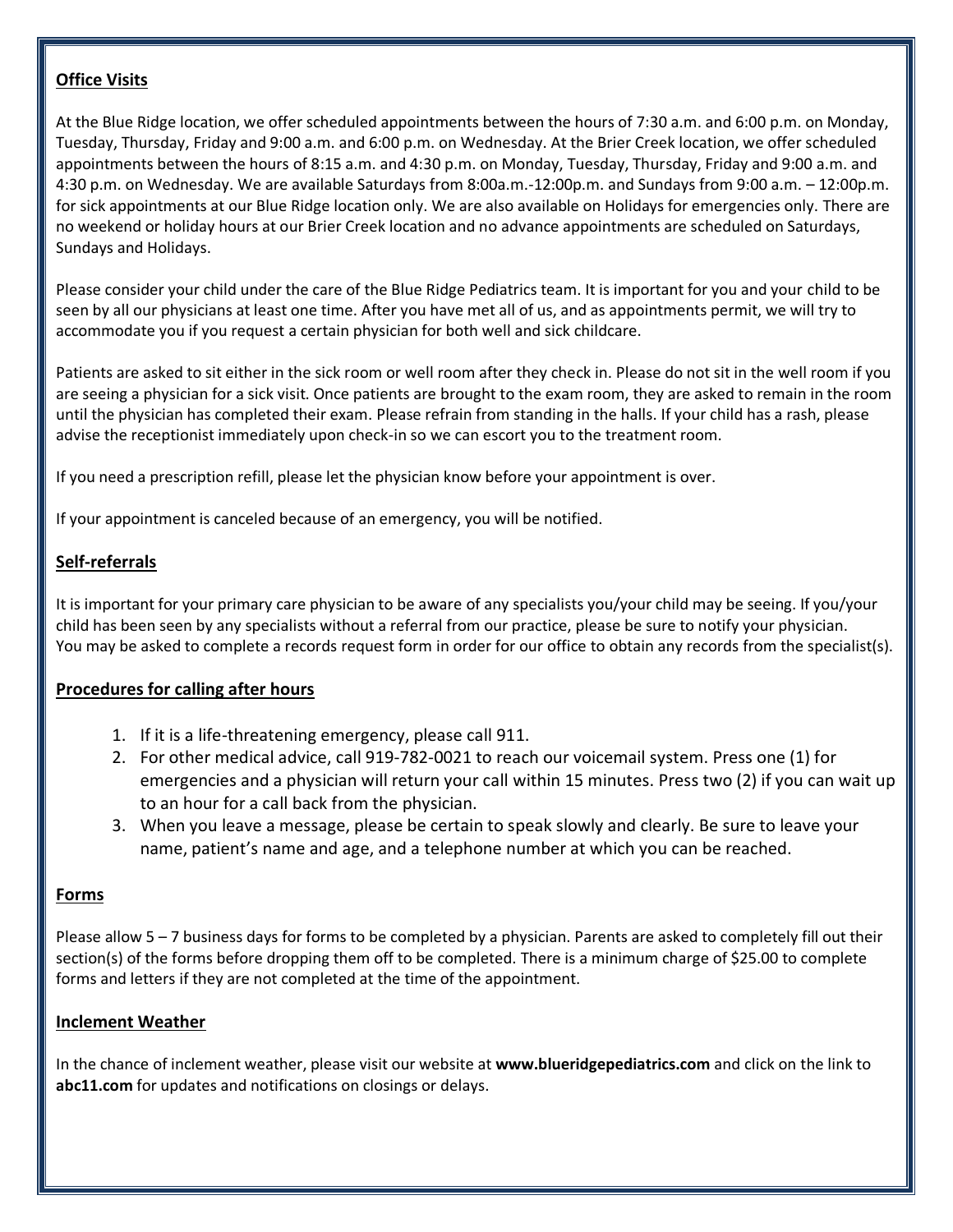#### **Payment at Time of Service**

If your insurance plan requires you to pay a co-payment, it will be collected at check-in. Patients who fail to bring their co-pay may be required to reschedule their non-urgent appointment. If you are a self-pay patient or your insurance information cannot be verified prior to your appointment, you will be required to pay in full at the time of service. If your insurance plan requires payment of an annual deductible and/or co-insurance i.e. (80/20 plans), payment will be calculated and due at checkout. We accept cash, personal checks and credit cards. Patient payment plans are also available, if needed, by contacting our billing office prior to your appointment at 919-741-4918.

## **Cell Phones**

We ask that patients refrain from using their cell phones in our office.

#### **Parental Financial Obligations**

We are not responsible for mediation between parents. The parent that brings the child to the appointment is responsible for any balances and payments due on the account.

### **Claims Filing**

As a courtesy to our patients, we file claims with your insurance company and also coordinate benefits with secondary payers. You will be responsible in the event the claim is disputed or unpaid.

Our office does not accept discount cards. Patients are expected to pay for their visit at the time of service.

#### **Patient Billing and Collections**

Patients that receive statements from our office are expected to remit payment in full upon receipt, unless previous payment arrangements were made with our billing office. If your account must be referred to an outside collection agency for non-payment, a fee equal to 25-30% of the outstanding balance will be added to your account to cover the expense incurred from the agency. The fee percentage varies based on the amount of the outstanding balance. Patients being sent to collections will receive a dismissal letter from the practice giving them 30 days for emergency care and to find another physician. If you receive a billing statement that you do not understand, please contact our billing office at 919-741-4918 for assistance so that the account can be resolved.

#### **No-Shows**

Patients that fail to come to their scheduled appointment and do not notify our office of the need to cancel the appointment will be charged a \$30.00 no show fee. This charge will be the patient's responsibility; insurance companies will not pay this charge. Please notify our office 24 hours in advance of a well-child visit and 1 hour in advance for a sickchild visit if you cannot keep your appointment. After you incur 3 no shows with in 1 year, you will be asked to leave the practice. Patients are required to arrive 15 minutes prior to their scheduled appointment time. If the patient arrives late it is up to the doctor's discretion whether the patient can be seen or not. If not, you may be asked to reschedule the appointment.

### **Returned Checks and Fees**

An amount of \$30.00 will be charged for a returned check. Personal checks will no longer be accepted from patients that write two bad checks and payments will then need to be made in cash, credit card, or money order.